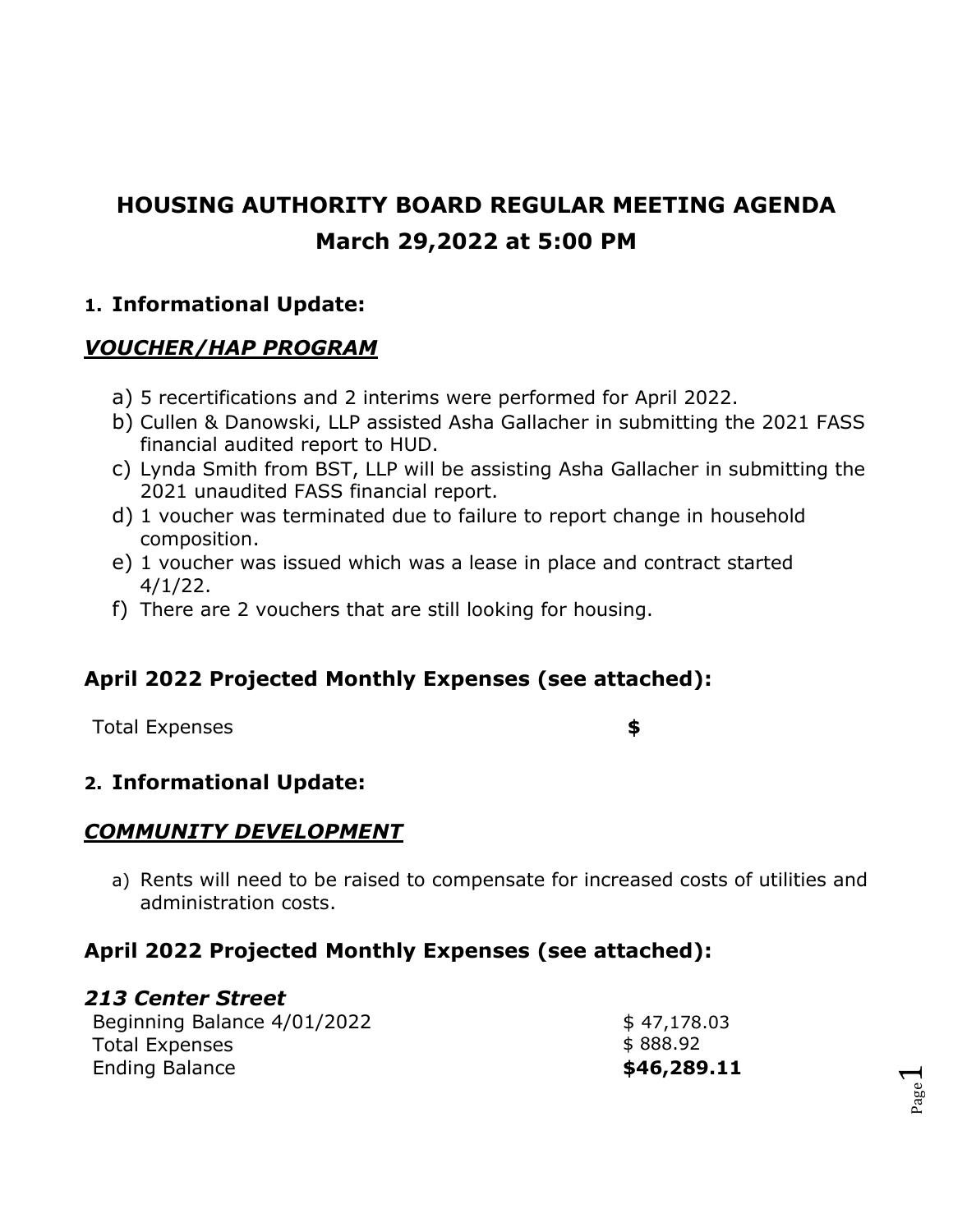### *278 Second Street*

| Beginning Balance 4/01/2022      | \$48,701.56 |
|----------------------------------|-------------|
| <b>Total Expenses</b>            | \$7,445.25  |
| <b>Ending Balance</b>            | \$41,256.31 |
| 8884 M. J.H. B. J. J.J. P. J. J. |             |

#### **2021 Monthly Projected Income:**

| <b>Total Expected Revenue</b> | \$4,800.00 |
|-------------------------------|------------|
| 213 Center St                 | \$1,125.00 |
| 278 $2^{nd}$ St, Unit # 3     | \$1,175.00 |
| 278 $2^{nd}$ St, Unit # 2     | \$1,125.00 |
| 278 $2^{nd}$ St, Unit $# 1$   | \$1,375.00 |

#### **3. Resolutions:**

- a) MOTION to approve the minutes of the March 1, 2022 Board Meeting.
- b) MOTION to approve accounts payable for April 2022 for the Housing Authority totaling \$.
- c) MOTION to approve accounts payable for April 2022 for 213 Center Street totaling \$888.92.
- d) MOTION to approve accounts payable for April 2022 for 278 2<sup>nd</sup> Street totaling \$7,445.25.
- **4.** Next meeting will be held on Tuesday, April 26, 2022 at 5:00pm.
- **5.** Motion to adjourn.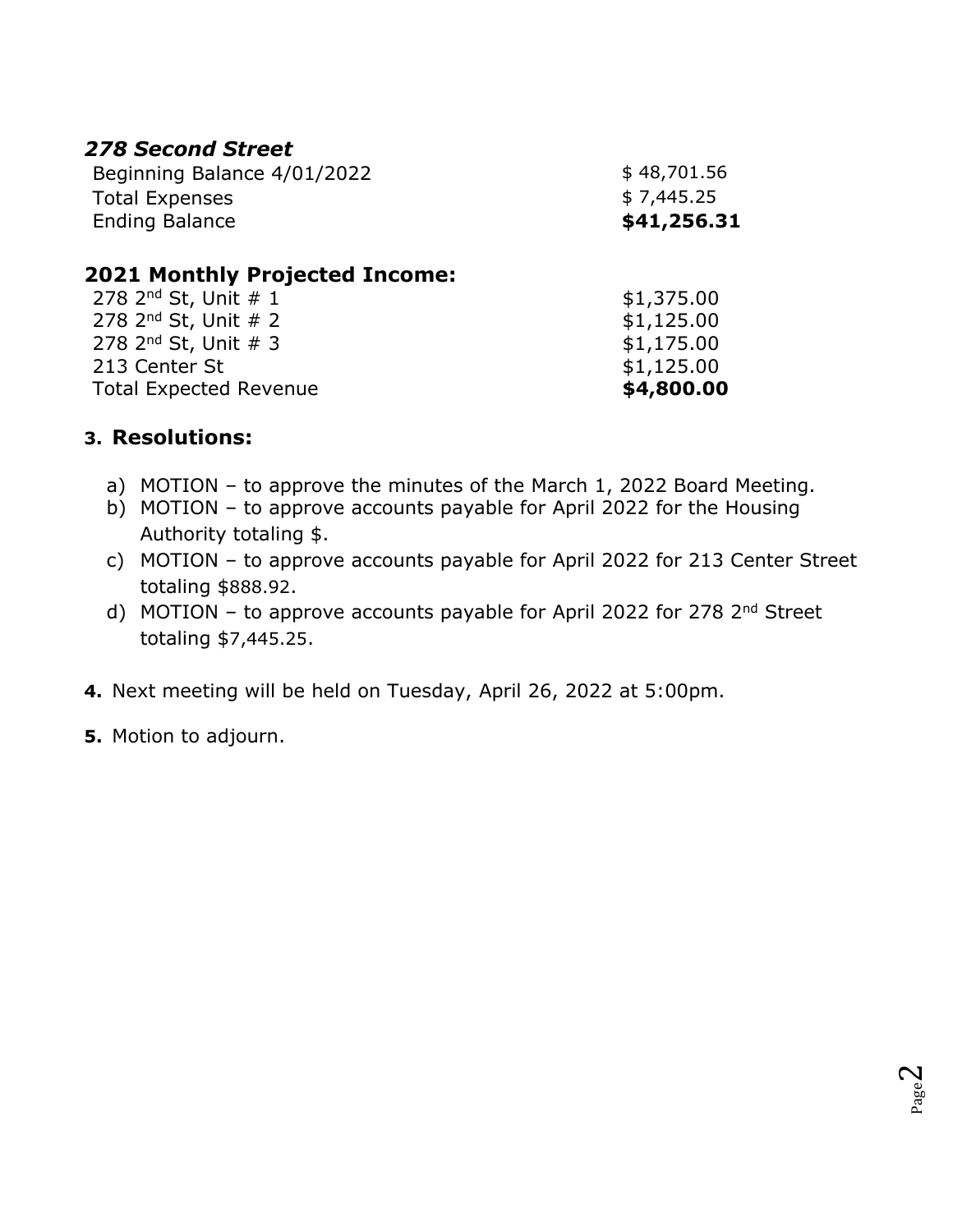

Village of Greenport Housing Authority Regular Board Meeting

236 THIRD STREET<br>GREENPORT, NEW YORK 11944

#### **MINUTES 03/01/2022**

The regular monthly meeting was held on Tuesday, March 1, 2022.

Those present via video/tele conference were Tina Finne, Marilyn Corwin, Inga Van Eysden, Robert Brandt and Asha Gallacher: Meeting was called to order by Chairperson Tina Finne at 5:03pm.

#### **1. Section 8 Housing Update:**

- a) 10 recertifications and 5 interims were performed for January 2022.
- b) 8 recertifications and 3 interims were performed for February 2022.
- c) 8 recertifications and 5 interims were performed for March 2022.
- d) Nina JG Stewart submitted a Legal Services Agreement for 2022 for board approval.

#### **2. Community Development:**

a) The board members were polled via email re their approval to replace 278 2nd St  $\#1$ 's stove on  $1/5/2022$ , with all members approving the purchase; the stove was installed on 1/15/2022.

#### **3. Resolutions:**

- a) MOTION to approve the minutes of the November 30, 2021 Board Meeting. Tina Finne made motion; Marilyn Corwin carried.
- b) MOTION to ratify accounts payable for January 2022 for the Housing Authority totaling \$101,803.80. Tina Finne made motion; Marilyn Corwin carried.
- c) MOTION to ratify accounts payable for January 2022 for 213 Center Street totaling \$6,412.65. Tina Finne made motion; Inga Van Eysden carried.
- d) MOTION to ratify accounts payable for January 2022 for 278 2nd Street totaling \$9,040.08. Tina Finne made motion; Marilyn Corwin carried.
- e) MOTION to ratify accounts payable for February 2022 for the Housing Authority totaling \$101,187.80. Tina Finne made motion; Inga Van Eysden carried.
- f) MOTION to ratify accounts payable for February 2022 for 213 Center Street totaling \$2,484.50. Tina Finne made motion; Marilyn Corwin carried.
- g) MOTION to ratify accounts payable for February 2022 for 278 2nd Street totaling \$1,742.99. Tina Finne made motion; Inga Van Eysden carried.